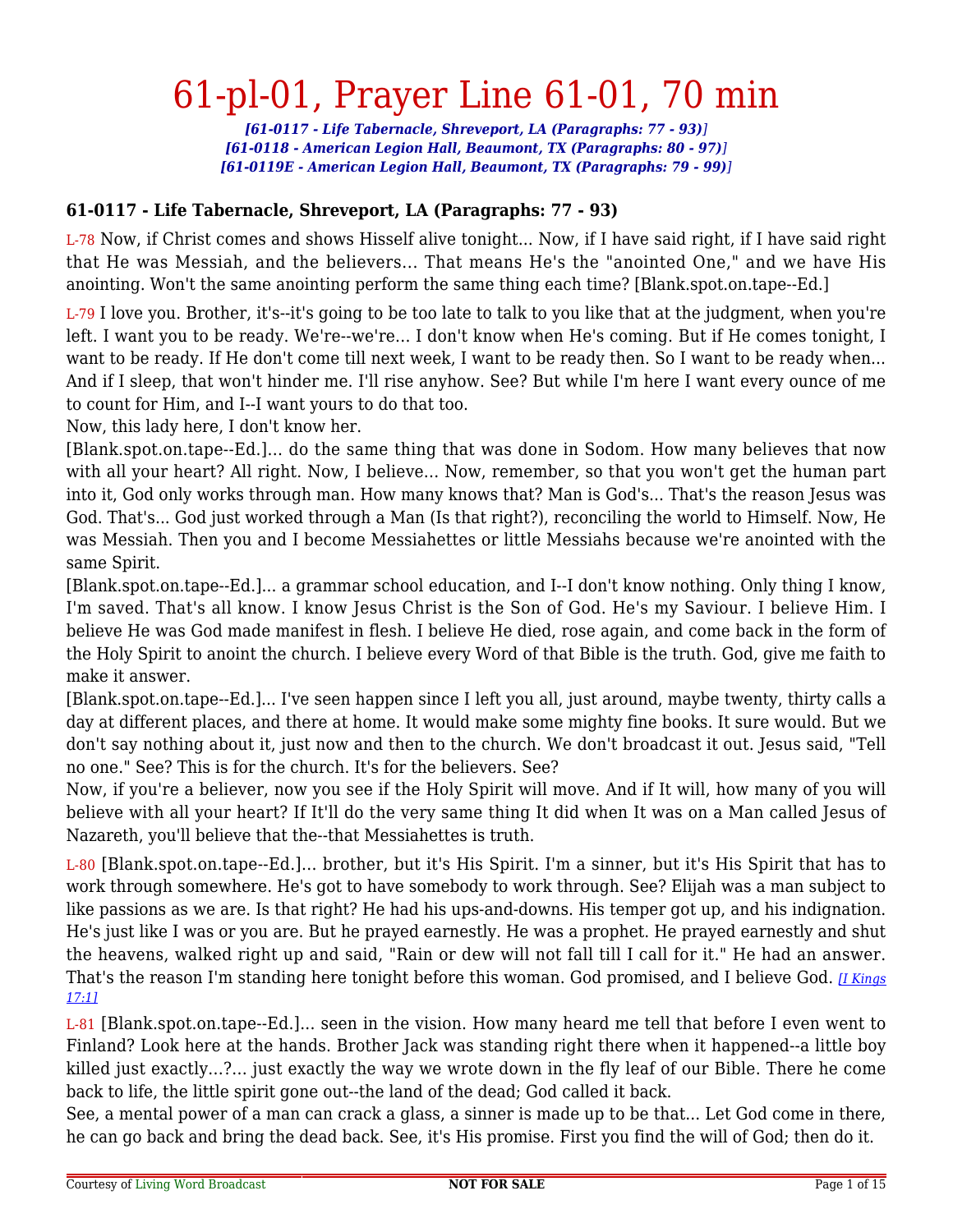But say, "It ain't God's will in every..." It is God's will. We done seen it done. I've seen it done about five different times, and I know it's true.

L-82 Now, here's the same thing in an amateur way like Jesus did: speak to the woman. Day before yesterday there was a man come up to my house and stood there, and he said... I started out the gate. I was going to send him over to the office to Brother Mercier and them. He said, "Brother Branham?" I said, "Yes."

He said, "Could you help me?"

I said, "Well, if you'll go..." Something said, "Take him in the house." Just as soon as he set down, I said, "Don't tell me who you are. I'll tell you." Started off like that, and told him all... The Holy Spirit begin to reveal to me, all of his life.

He said, "That's right. That's right." He said, "Sir, that's right."

I said, "Your... You don't live here; you live in Madison. You've been down at Evansville, Indiana, and got in a bunch of a cult down there, didn't you?"

"Yeah."

"Bible school, he thought it was."

He said, "Mercy goodness, man. How do you know that?" And so when we--he went out, he said, "Say, I don't understand that."

L-83 And I said, "Was you ever in one of my meetings?"

He said, "I never knowed your name till just about five... about twenty-five minutes ago. Some man told me when I was passing through Louisville, to come over here; a man named Mr. Sandy." Said, "I never knowed your name."

I said, "Well, well, that's my ministry."

He said, "If I understand it right, Jesus was talking to His disciples and knowed what was in their heart."

"That's right."

He said, "Then that's God speaking through you to me."

I said, "Boy, you know more about it than a lot of them's followed the meetings for a long time. That's right." He said, "Well, praise God, it's all finished now then." There you are.

Boy just flew in from England: same thing. Now, here it is, begin at the Tabernacle. This is about fortyeight years of it. He's God isn't He, sister?

[Blank.spot.on.tape--Ed.]... elderly person, old, real old lady. It's your mother. She's got something wrong with her ear, and she's got complications too. Isn't that right? If that's right, raise up your hand.

[Blank.spot.on.tape--Ed.]... you got in your hand here? All right, you take that and lay it on her. You believe you're healed now? Let me put hands on you. Father God, I lay hands upon her in the Name of Jesus Christ. May these things come to pass. We ask for God's sake in Jesus' Name.

L-84 [Blank.spot.on.tape--Ed.]... You believed that I'd come back so she can come up... [Blank.spot.on.tape--Ed.]... you had something wrong in the head, like a migraine headache. Right. It run you into a nervous breakdown. Now, you're suffering with weakness. Just seems like it--seem like taking a string and pulling it till all the threads is about broke and that...?... You'll be all right. Inez...

L-85 [Blank.spot.on.tape--Ed.]... Setting there praying, lady with her arms folded, got trouble with your lungs. That's right. I kept seeing two women. I wonder where the other one's at. All right, you touched Him. Raise up your hands and say, "I accept my healing, Lord." Go and be well.

[Blank.spot.on.tape--Ed.]... there, too, got ear trouble. If he will just believe with all his heart... Yeah. All right, receive your healing. Go...

[Blank.spot.on.tape--Ed.]... aren't you, sister? Got a bad stomach, haven't you? That's what your nervousness did, made you have a stomach trouble. You say, "Brother Branham, you--you guessed nervousness. By being nervous, you thought I had stomach trouble." Somebody thought that. Wasn't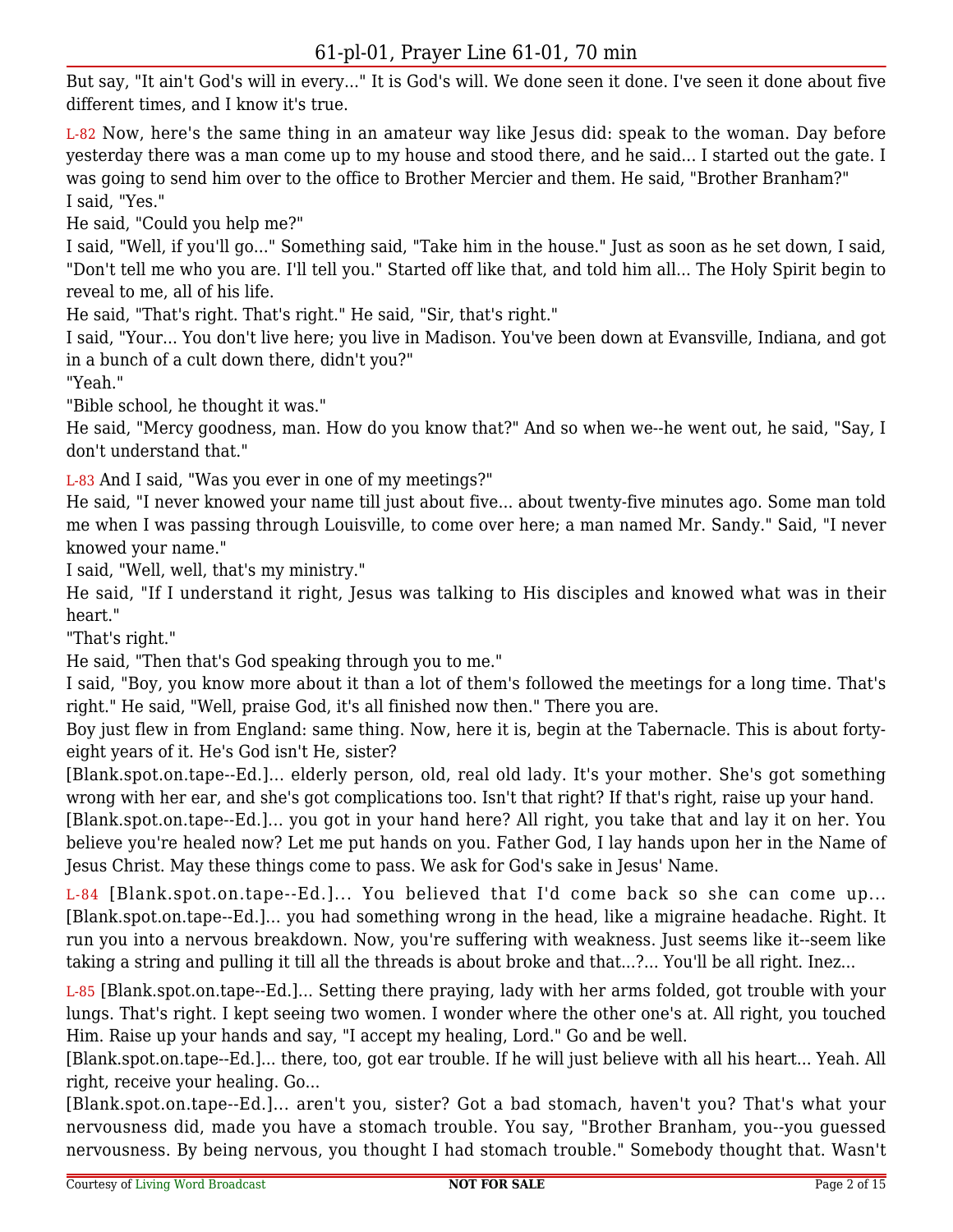her. Somebody did.

[Blank.spot.on.tape--Ed.]... that I guessed it. Would you like God to heal your sister-in-law too? You would? You believe He'd tell me what's wrong with her? Diabetes. Now, go and believe.

L-86 [Blank.spot.on.tape--Ed.]... Messiah moving among us. He's in you out there also.

[Blank.spot.on.tape--Ed.]... your daughter, both suffering with thyroid trouble. If you believe with all your heart, Jesus Christ will make you well. Amen.

[Blank.spot.on.tape--Ed.]... bad fixes, bedridden. I tell you; the thing you need is Christ in your heart. See? You need to be a Christian, accept Christ as your Saviour. That's a lot of confidence in a sinner, to walk up and get the gift like that, to have mercy on her mother. No doubt but what God will. Believe Him right now for your salvation...?... There you are.

L-87 [Blank.spot.on.tape--Ed.]... what your trouble is?

[Blank.spot.on.tape--Ed.]... sitting right back there, kind of--with a yellow jacket on. That's it. I seen her appear before me, and I seen that Light hanging here, and then looked down again there. All right, He healed you then, sister, it's all over.

[Blank.spot.on.tape--Ed.]... over your mouth, looking at me, saying, "Praise the Lord," like that. You've got trouble with your mouth and with your face. Isn't that right? If that's right, raise up your hand. All right, Jesus makes you well. Go home and believe it. Isn't He wonderful? He's the Lord...

[Blank.spot.on.tape--Ed.]... Believe He will make it well? Little grandson, got a growth on top of his head. Mrs. Pierson, go, believe with all your heart.

L-88 [Blank.spot.on.tape--Ed.]... You are the Lord Jesus. We love You. We know Your Anointing is here. Why, it's just everywhere, Lord. I pray that the people will receive You just now as their Saviour and as their Healer. Grant it, Lord, through Jesus' Name.

Have your heads bowed just a minute.

L-89 ...?... [Blank.spot.on.tape--Ed.] Been awhile ago...

[Blank.spot.on.tape--Ed.]... the prayer line. Prayer line's coming on.

[Blank.spot.on.tape--Ed.]...?... Now, come kneel down here for just a minute, will you? If you believe in the Messiah, believe that Jesus died and rose again, come here and stand right here before me, here at the altar just a moment, and pray. God bless you, sir. Rest of you now, you that want to accept Christ as your Saviour, and... come right on up here now.

[Blank.spot.on.tape--Ed.]...?... Come, sinner friend. Come, come to Christ now, the only hope, the only chance. The evening Lights are shining. Come, while it's day, while you can come.

[Blank.spot.on.tape--Ed.]... they're all sinking. They're gone. The day is finished; the night's far spent. The evening's far... The day's far spent; night's going on. Even the evening Star is shedding forth its Light. Why, twilight, the danger time... Don't stay in your seat. Come up here, you without Christ, you that wants to know Him as your Saviour. Come up here and kneel down while He's healing the sick people. He heals both soul and body. Pray, you people that's got the Holy Ghost, while these sinners are sobbing here at the altar. Pray, "May God help you."

[Blank.spot.on.tape--Ed.]... have faith... A young lady like you, and nervous, you believe He will heal that nervousness? You've had it all your life. You believe He will make you well? Let me just lay my hands on you. I believe the Holy Ghost is here. I believe the anointing is. O, Jesus, this poor young girl, bound with this devil of oppression. Come out of her, Satan. I adjure thee by the Living God to leave her... You can't keep her any longer. Depart from her. You're going to be well now. Go, believe with all your heart. [Blank.spot.on.tape--Ed.] Do you believe that God will heal your heart and make you well? I lay my hands upon my sister in the Name of Jesus Christ for her to be healed. In Jesus' Name I ask it. Amen. [Blank.spot.on.tape--Ed.] I lay my hands upon sister in the Name of Jesus Christ. May she be healed. Amen.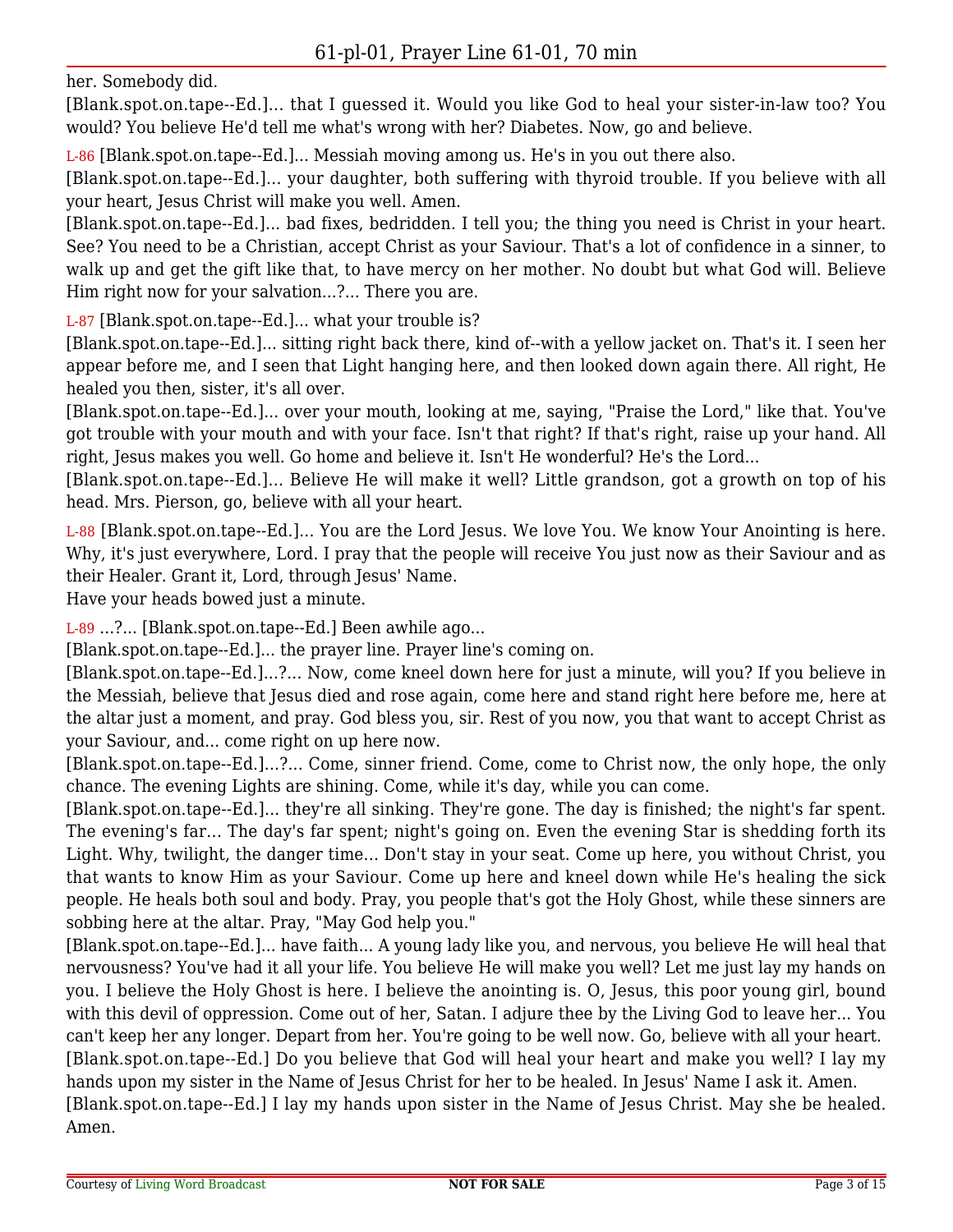L-90 [Blank.spot.on.tape--Ed.]... believers in here? Oh, fine. Now. while I'm--while I'm praying for... How many wants to be prayed for? Raise up your hand. All right. Now, why don't you lay your hands on one another, while I'm praying here. Just lay your... You're believers. The Holy... You're--you're just as much a Messiahette as anyone else is if you're a believer. Is that right? "These signs shall follow" what? "Them," t-h-e-m, plural, "that believe." Is that right? "If they lay their--their--their hands on the sick, they shall recover." Is that right? All right, just bow your heads and be praying for one another now, while I'm praying for... *[\[Mark 16:17-18\]](https://lwbcast.net/LWBKJVBible/?scripture=Mark16:17)*

L-91 [Blank.spot.on.tape--Ed.]... in the church. Where is Brother L.C.? Why, you certainly lost a lot of weight from when I seen you several years ago. I ate at your house one day. I don't--I don't know what you're here for. You know that. But it might help you if I just talk to you a minute. Would it? 'Cause I know you so well, it might help you if I talked to you...?... I knowed you... [Blank.spot.on.tape--Ed.]... L.C. and I around with that catfish you cooked for me...?... I appreciated it.

Got--got your spirit now. You know something taken place then. I caught your spirit. You've had a lot of trouble. You've been in the hospital or something. You been... See? That's right. You've got complications--just broke down and nervous, and trouble with your ears and then... That's right. Real nervous and broke down. Do you believe I can take it all away by the Name of Jesus Christ? Come here. Thou devil that tries to hold this godly woman, I challenge thee in the Name of Jesus Christ, depart from her. I set her free in the Name of Jesus Christ. It's finished, friend. Go home and be well...?...

L-92 You realize with that cancer you'd die if God doesn't heal you? Do you believe He will make you well? I lay hands upon this woman and challenge this devil in Jesus' Name to come from her. Amen.

[Blank.spot.on.tape--Ed.] I lay hands upon this woman and challenge this devil. In the Name of Jesus Christ, come out of her. Amen.

That does it. That makes it right.

[Blank.spot.on.tape--Ed.]...?... awhile ago... Something just happened to you, didn't it? You was standing there, and you got all thrilled about it, didn't you?...?... Take Him back with you. Amen.

[Blank.spot.on.tape--Ed.]... bad. But God's the Healer of it, isn't He? In Jesus Christ Name may it leave her and she be well.

L-93 [Congregation repeats after Brother Branham--Ed.]: Jesus, I believe You are the Son of God. I believe You are the Messiah. I believe You rule in Your Kingdom, which I am a part by my faith in Your finished work. You made us this promise, that, "these signs shall follow them that believe: if they lay their hands on the sick, they shall recover." I am a believer; forgive my unbelief. A believer has their hands on me. I am praying for that believer; that believer is praying for me. I accept my healing on the basis of Your Word. I can feel Him near as Conductor, moving down the Word to make me well.

Now, Satan, I challenge you...?... in Jesus Christ's Name to come out them...?...

Stand to your feet now. Accept your healing. Praise God with all your heart. Glory, hallelujah. Praise be to...?... *[\[Mark 16:17-18\]](https://lwbcast.net/LWBKJVBible/?scripture=Mark16:17)*

### **61-0118 - American Legion Hall, Beaumont, TX (Paragraphs: 80 - 97)**

L-81 Watch... Somebody look at these people. There's a little crippled boy setting over here, and two women, and three over here in wheelchairs. Watch their prayer cards now. See? Number 7. 1, 2, 3, 4, 5, 6, 7. Number 8. Number 8, would you raise up your hand if you can. Way back. Number 9. All right. 10, number 10. 11, that's right. That's the way. 11, 12, 13, 14. All right. 14, is it over there? 15, 15, 16. All right. 17, 18. I missed it. 18, 18. Prayer card 18. Well, that's enough. Let--let them stop right there for a minute. We can start praying for these then. Now, remember, as your prayer card's called, fall right in line. All right.

Now, now... Here sister, no, you--you get... Is it... What number have you got there? Eighteen. Go right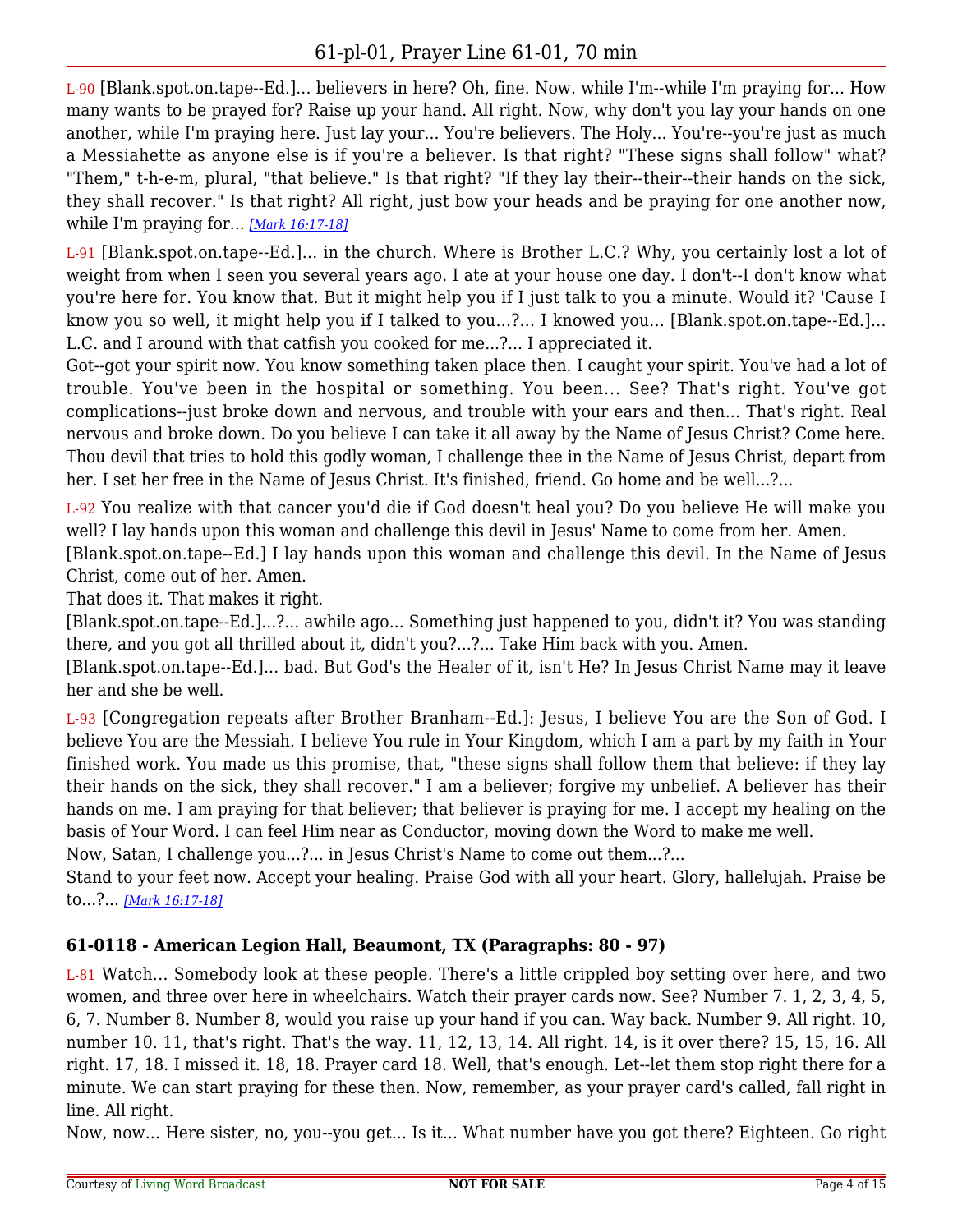# 61-pl-01, Prayer Line 61-01, 70 min

back there in the line right there. Just right back there, the boys will put you in the line. Here, right through here. Come through here, lady, around this way. Come up this way.

L-82 Now, how many in here doesn't have a prayer card, and yet you're sick, want God to heal you? All right, raise up your hand. All right. I'm trying to get a idea of where you're at: just about general everywhere. All right. Now, if you don't have a prayer card, I'll tell you what I want you to do. You without a prayer card, you do this: if the Lord begins to heal the people on the platform, then you look up here, and say, "Lord, he told me..."

And let's ask these ministers here. Does the Bible state now that Jesus now (in the Book of Hebrews) is a High Priest that can be touched by the feeling of our infirmities? Is that right? Well, then, if He's the same High Priest, if you touched Him, how would He act? The same way He did yesterday, if He's the same yesterday, today... Then He...

Now, that doesn't make us Jesus. See? That just makes us His servants. See, we are His vessels that He is working through us. He--He uses men for His--His vessels to work through. Isn't that right?

All right. I want each person to keep in your position, keep real quiet, keep praying. Now, I don't say that it will happen. Now, remember. If I... Let's see, where is it? Brother Jack, help him, help him with something. Well, here, he comes. All right, come...?... *[\[Hebrews 4:15\]](https://lwbcast.net/LWBKJVBible/?scripture=Hebrews4:15)*

L-83 Now, now these people here... Now, each one in the prayer line, I want to look at each one of you. Now, they're all strangers to me. I don't know them. If I'm a stranger to you all, hold up your hands, that is, I don't know you, know nothing about you, or anything. Now, bring this lady here, please. Can you hear me all right? Now, sometimes when that anointing strikes, I--I don't know how loud I'm talking. Can you hear me all right back there? The acoustics... If I was talking like this, could you hear me yet? See?

Now, isn't this a wonderful thing? Here this Bible's got to be found to be the truth or wrong. The promises of God has got to be found to be truth or wrong. Now, here's these people raised their hands that they don't know me and I don't know them. You all have your hands up.

Now, I tell you, if you're the least bit in doubt, just say, "Lord Jesus, that man doesn't know me, and I know he's just a man. But I'm going to touch Your garment, 'cause I haven't got a prayer card. I'm going to touch Your garment. Then You turn him around and speak to me like the woman that touched Your garment. Speak to me, and then that'll--that'll convince me all my life. See? I just ask You to do that if he becomes anointed." Now, would you see Jesus? How would you see Him? As He moves through us. Now, be in prayer.

L-84 Now, I don't... When I say be reverent and quiet, I don't mean... When--when we're standing here (See?), I'm watching. Don't nobody take a picture, 'cause it's a light. Last Sunday, a week ago, this same Pillar of Fire stood in my church for fifteen minutes. Hundreds of people stood there crying, falling on their knees, and everything. Stood right there, fifteen minutes, right before the whole audience. They looked at It.

Brother Gene, you was there, wasn't you? Brother Leo? No, let's see, you were down here. That's right. You was down here in the south. Brother Gene, some of the... Brother Sothmann, he's supposed to be around here somewhere, Brother Fred Sothmann. Where you all at, brethren? Somewhere here. They were there. Yeah, back in the back. Standing there, looked at It for fifteen minutes, standing right there in front of us like that, looking at it.

I trust that It'll show Itself again here at Beaumont for you folks here. Remember, It's that same Light that followed the children of Israel. It's the same One that struck Saul down, come into the prison house. It's Jesus Christ, the same yesterday, today, and forever. "Sirs, we would see Jesus." *[\[Hebrews 13:8\]](https://lwbcast.net/LWBKJVBible/?scripture=Hebrews13:8)*

L-85 Now, heavenly Father, this is far as human beings can go. We are--we are now confessing our sins, all of our unbelief, and we're asking that You'll come with us tonight, that these words and promises... Now, You promised, "As it was in the days of Sodom, so shall it be at the coming of the Son of man"; and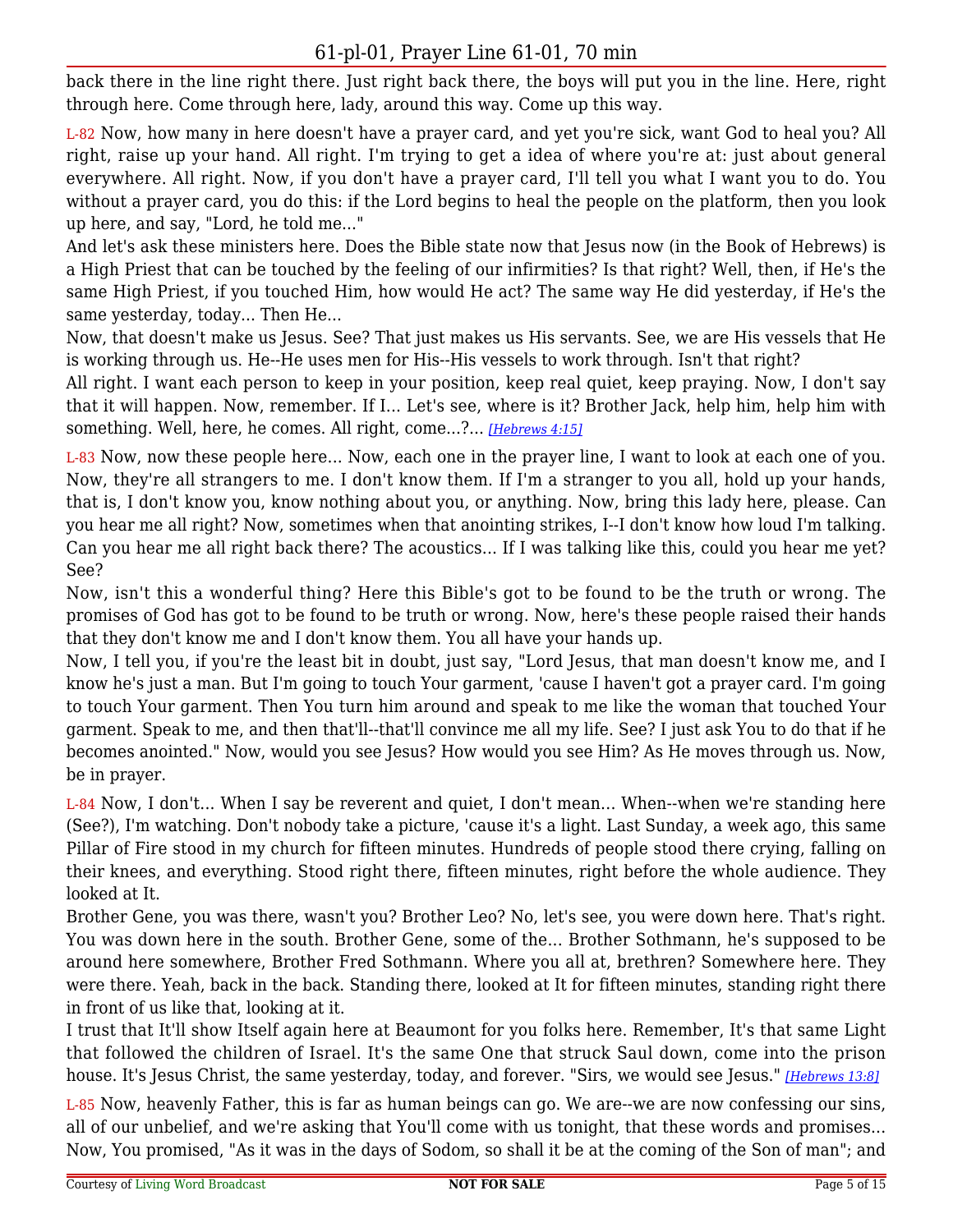I've tried to illustrate that to them tonight, Father, that we are Gentiles. This was when You were coming for the Gentile Bride, the end of the age of the Gentiles.

I told them, and showed out of the Bible tonight, how You proved Yourself to be the people's Messiah to the Jews, the Messiah to the Samaritan. Now, Lord, show the same Messiah sign tonight that You're not dead but a living, and You're with Your people to the Gentiles. By being dead in Christ we are Abraham's seed, Lord, and are heirs with them in the promise.

Let the Holy Spirit come tonight and take our--our beings, this whole church, in possession. Drive all unbelief from among us. And let the Scripture that was quoted tonight, "Sirs, we would see Jesus," then they got their heart's desire. May we find the same thing tonight, because it's written, "Ask, and you shall receive." We commit it to You in Jesus Christ's Name. Amen. *[\[Luke 17:26-30\]](https://lwbcast.net/LWBKJVBible/?scripture=Luke17:26)*, *[\[John 12:21\]](https://lwbcast.net/LWBKJVBible/?scripture=John12:21)*

L-86 Now, we don't know these people. I don't know this lady. You look, I suppose, to be quite a bit older, maybe, than I. And I certainly never come here to deceive this poor gray-headed woman. I got a mother at home praying tonight, to who I'm thankful for. No doubt this is somebody's mother.

Now, we meet just exactly like Saint John 4. Here's a woman. You don't know me; I don't know you. Now, we raised our hands. I--I don't know you, and you don't know me. Now, here we are.

Now, when Jesus met a woman that He'd never saw before, at the well of the Samaritan city, public well (it's in a little panoramic, something like this), and they met for the first time. And He spoke to her a few minutes till He found what her trouble was and then told her what her trouble was. And then when He told her her trouble, she said, "Sir, I--I perceive that You're a prophet." She said, "We know that when Messiah cometh, He will tell us these things. But Who are You?"

He said, "I'm He."

She went back and testified and told everybody. "This Man told me my trouble. Isn't that the sign of the Messiah?"

Now, would it be sign of Messiah to you? If He come tonight and... Here I'm a man; you're a woman; we met our first time. If He'd come, tell me your trouble, or something about you that you know I don't know, then if--to make it infallible--if He can tell you something that you have done, something back there what you have done or have been... If He knows what you have been or done, well, why, He certainly can know what you will be...?... Is that right? *[\[John 4:19, 25, 29\]](https://lwbcast.net/LWBKJVBible/?scripture=John4:19)*

L-87 For instance, if like a gift of healing, no doubt but what that gift's all over the building tonight, many gifts of healing. Now, if I brought you up here, laid hands on you, and said, "Hallelujah. Praise God." Some of our brothers have gifts of healing. They'd say, "You're going to be well. Praise God. Go on." That--that's right. I could believe that. Sure. I believe each of them brothers has gifts of healing. I think God will make them answer for the way they use it a lot of times, but I... you know, to make money and things like that. But I--but I believe that it's gifts of God. I believe if they'd be more reverent with them, gifts would be greater. It will be.

But I believe if a man come told you he had a gift of healing and he was a brother in Christ, I don't care what church he belonged to, I'd still say he was a man of God. If he laid his hands on you and said, "I lay my hands on you. You go and you'll get well," I believe that. Sure. But--but you might have just a little bit of doubt whether you was going to get well or not, because you just have to take his word for it.

L-88 But now, if Christ comes and covers even all that, goes back yonder and talks to you about it, tells you something back there, comes up here and tells you what's wrong with you, and what you've done, then you know that's got to be some kind of a power, hasn't it? Because we've raised our hands before this Bible, and God, and this audience, we don't know one another.

But if He will reveal to me something that's wrong with you, something that you've done, something that you ought not have done, or something you're trying to do, or fixing to do... And you might be standing here for somebody else, might be financial trouble, might be domestic trouble. I don't know. I-- I just... You're just a woman standing there. Does the audience understand that? Outside, do you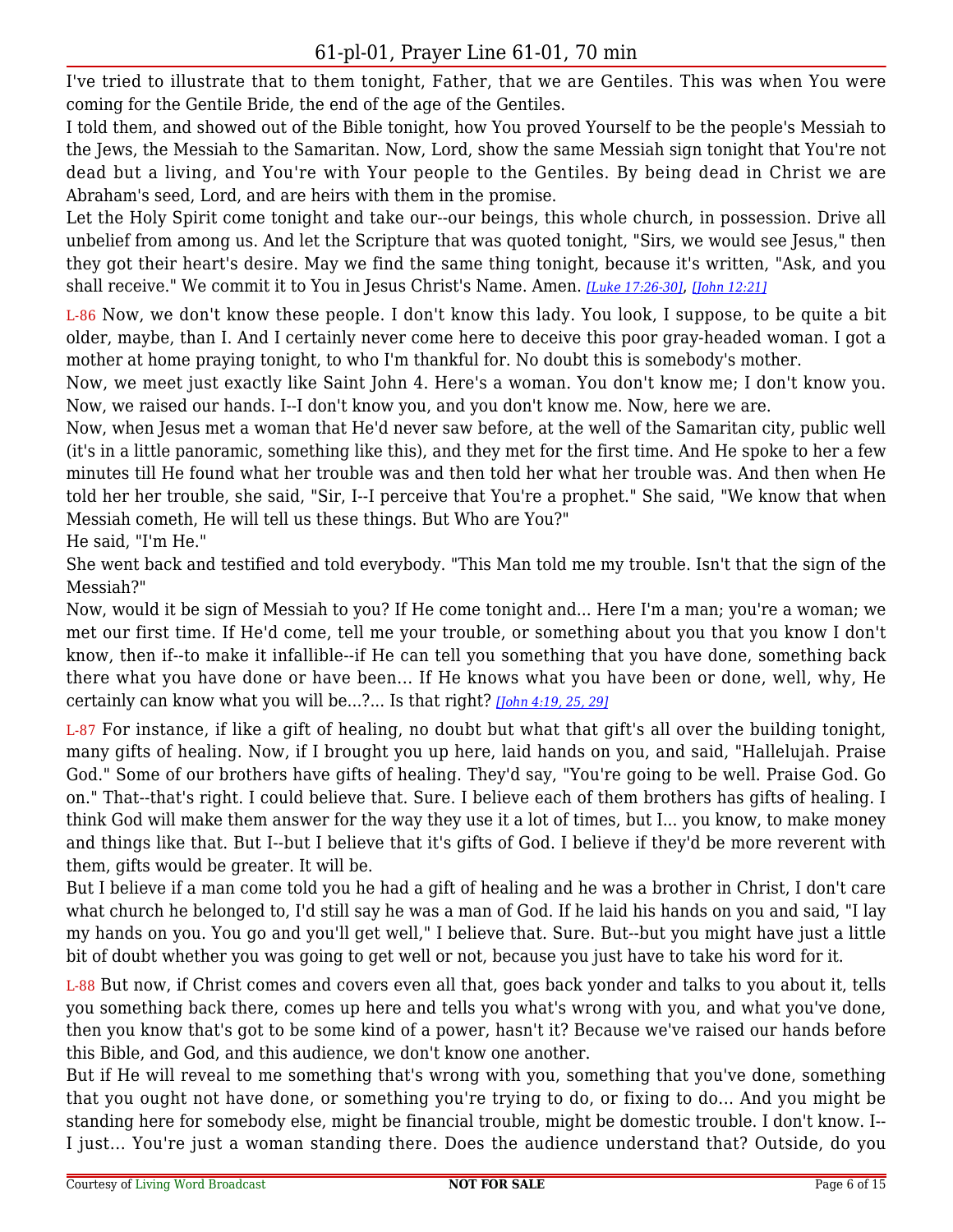understand that?

Now, if Jesus is the same yesterday, today, and forever, if she's needing anything, He's already provided it for her. Only thing He can do is just make Hisself known. Now, if He was standing here with this suit on that He gave me, He could do no more than what He's doing right now. You'd have to believe that He did it for you, 'cause it's a finished work. Now, you all believe that? Now, if He will do that for this woman, how many will accept it out there and believe?

Now, in the Name of Jesus Christ, I take every soul in here under my control for the Kingdom of God's sake. *[\[Hebrews 13:8\]](https://lwbcast.net/LWBKJVBible/?scripture=Hebrews13:8)*

L-89 You're suffering with a hernia. That's right. If that's right, raise up your hand. You believe now? I caught that. Don't think that. Now, you thought I guessed that. I didn't. Don't think that. Now, you just ruin the meeting. You've got to believe. It come from somewhere. See? Don't think that. She's a fine person. She's a Christian, got a good spirit, not a hitchhiker. You're--you're--you're a Christian, that's right, because I feel your... You could be a sinner. "Behold an Israelite in whom there is no guile," See? Your spirit proves that you're a Christian.

Yes, you have a hernia; you have an inward goiter; you have gallbladder trouble; and you have heart trouble. That's THUS SAITH THE LORD. If that's right, raise up your hand. Do you believe now? You believe God knows who you are? You believe He could tell me who you are? Would it be the same thing He told Peter? Miss Roundtree, go home and believe with all your heart, and you'll be well. *[\[John 1:47\]](https://lwbcast.net/LWBKJVBible/?scripture=John1:47)*

L-90 Now, you believe? Believe with all your heart. Now, it started from the audience, to you people out there. Be real reverent; just keep praying. Now, the lady standing before me is a stranger. She's younger than I am. Another scene, a woman or a man meets together. I never seen her in my life, but God knows her. And if we are strangers to each other, lady... Are we? We are strangers. Just be real reverent now.

Now, I've never seen her, I don't know her. Then if the Holy Spirit will reveal to me something about her, let her be the judge whether it's right or not. She's here for a spiritual problem: she got spiritual troubles. You're praying for a child, too, aren't you? A little girl with bad eyes--bad eyes, not here. That's right. You got a sister-in-law in the hospital. You believe God can tell me what's wrong with her? She's got pneumonia. You believe with all your heart. Now, go, and have faith in God, and believe she's...?... [Congregation rejoices--Ed.]

L-91 You believe with all your heart, all your heart that Jesus Christ the Son of God lives and reigns? Now, you must believe with all your heart. Now, does--would--does that satisfy your desire, "Sirs, we would see Jesus?" Now, how could I...? Now, you'll have to say some kind of power is doing it. Now, if you want to call it a devil power, all right, you go ahead and get that reward. See? But if you believe it's Jesus Christ just using His church according... I covered it completely with the Bible, that it's God's promise. Is that right, Reverend... God's promise. See, listen.

The trouble with the Pentecostal people today (too many of us), we've seen God move so much till it--it becomes common to us. *[\[John 12:21\]](https://lwbcast.net/LWBKJVBible/?scripture=John12:21)*

L-92 Is this the next person? I'm not beside myself, but sometimes the Spirit's pulling all through the audience. So I do not know you. You do not know me. We're strangers one to another. If the Holy Spirit can reveal to me something that--that you know whether it's truth or not, you--you can witness that- whether it's truth or not.

You have a weakness, a nervous trouble. You've been in the hospital, and you're suffering from weakness from that operation. And it was cancer, and they took a lot of your organs out, part of the intestines. That's THUS SAITH THE LORD. Do you believe with all your heart? Now, look. You know that Something here knows you, that that anointing is upon me now and upon you; let me lay hands on you. Lord Jesus, I ask for her healing in Jesus Christ's Name. Amen. Go now. Don't doubt. Go believing with all your heart. Have faith in God. You believe with all your heart? Have faith now. Start believing.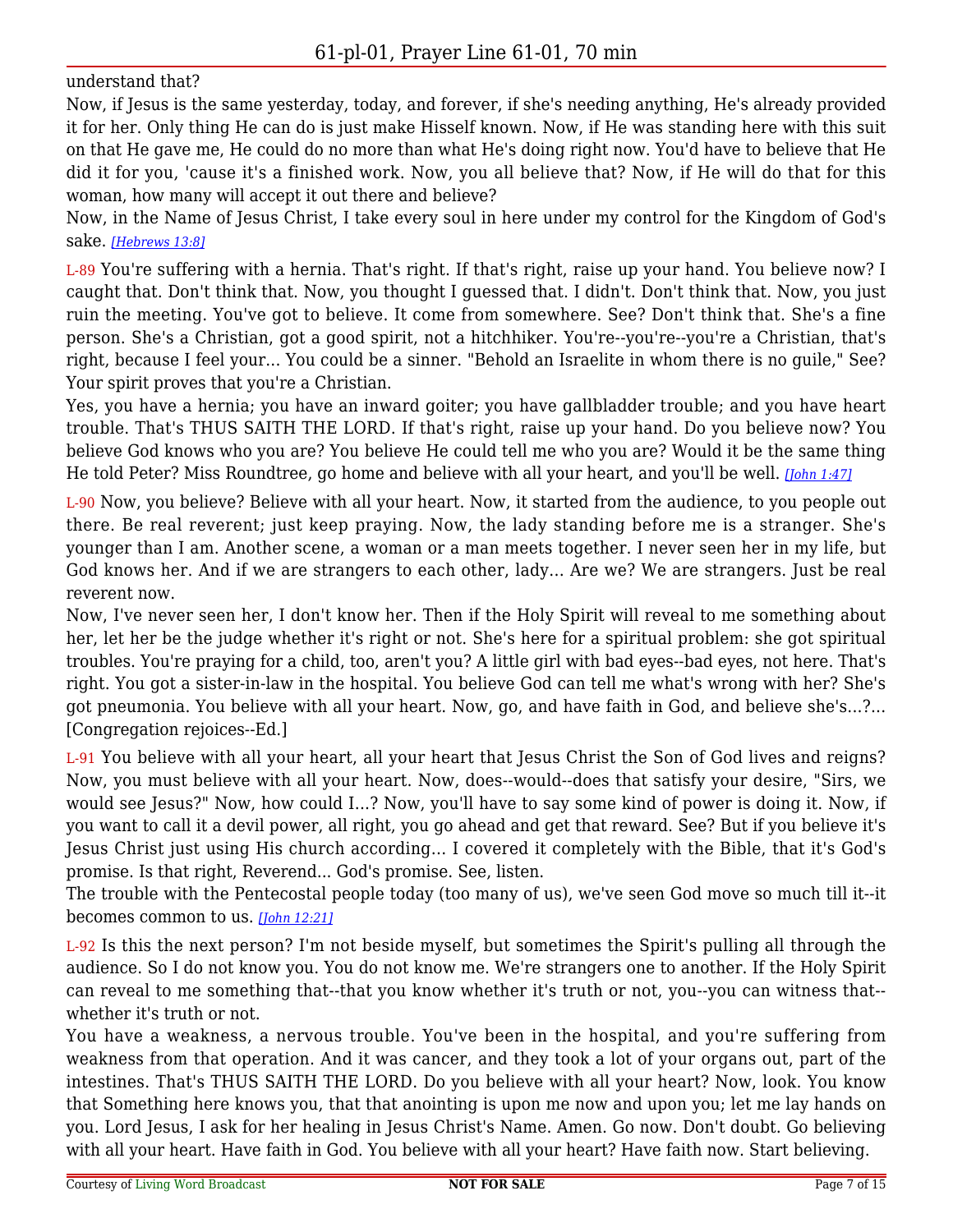L-93 How do you do, sister? You and I are strangers to one another too. I've never seen you; you never seen me, so this is our first time meeting. Born miles apart, years apart, the first time we--the first time we've met. Just have faith now. Just keep believing. Don't doubt.

You touched Him. Your neck trouble will leave you and you'll be all right. Believe with all your heart, setting there, wiped your eyes. Believe with all your heart; God will make you well. What did she touch? She's thirty feet from me. She touched Something. She touched the High Priest.

The lady setting next to you there has got trouble with her eyes. She's suffering with eye trouble too. She believe with all of her heart, she can be healed too. Amen. Have faith and don't doubt.

You suffer with heart trouble. You got leakage of the heart. You believe that God will heal you of it? Do you believe me as God's prophet, or His servant? That name stumbles people sometimes. You believe it? Trying to get rid of a habit too, aren't you? Dipping snuff. You--you want to give it up now? I charge you, devil, in the Name of Jesus Christ that you depart from this woman. Let her alone in the Name of Jesus Christ. Go believing. Don't doubt. Believe with all your heart.

L-94 How do you do? We are strangers to one another. God knows us both. Is that right? (Just keeps pulling in that audience out there.) I do not know you. We're strangers to one another. You're a lot younger than I am. We've been born years apart, miles apart, and our first time meeting.

Now, this could just go on through the night, but I want you to get your faith fixed with God. If it'll happen to this woman, will all of you believe with all your heart? Let her be the judge. I was going to say, "If anybody here knows her," but she's not from this city. She comes from somewhere else. That's right. But you suffer with a nervous, lung trouble, female trouble. That's right. Miss Olds, do you want to go back home and be well? Go on your road back and be well in the Name of Jesus Christ.

Believe with all your heart. You believe? Let's just worship Him and give glory to God...?... Father God, we...?... [Congregation worship--Ed.] We praise You because of God blessing the people, in Jesus' Name. We pray that You'll anoint the people, Lord, that they might know You to be the true and living God. We thank Thee in Jesus' Name. Amen.

L-95 All right. What if I told you you were healed setting there in the chair? Would you believe me? All right. Go ahead on out, and your heart won't bother you no more.

You have the same thing. Do you believe God will heal your heart, and make you well too? If thou... If you can believe with all your heart, then go on your road, say, "Thank You, Lord Jesus," and believe with all your heart.

All right. Go eat your supper now. Your stomach trouble left you, so keep a going right along.

You believe with all your heart...?... No matter--no matter what's wrong with you, just have faith in God. Got a nervous stomach, but God will make you well if you'll believe it. Will you believe with all your heart? Go on your road and say, "Thank you, Lord."

You'll never be crippled with arthritis if you ask God to make you well. Go on and God bless you.

L-96 You believe with all your heart, everyone? God still remains... How about you people out there without prayer cards? You believe? God is God, isn't He? What do you say over there, fellow? You want to give up them cigarettes and quit smoking? Raise up your hand and praise God. They won't bother you no more.

Setting right there next to him, there's a woman on this side, looking at me, with...?... You believe God will heal you of that, lady? Do you believe with all your heart. Raise up your hand and say, "I accept it." All right, there you are. What did she touch? What did they touch? They touched the Master, not me.

Some of the rest of you, you want to believe? This lady setting right here with an allergy, you believe that God will make you well, sister? All right, raise up your hand. Be made well.

The lady setting there looking at me here with this big purple hat on, suffering back there with hemorrhoids, you believe that God will make you well, lady? Raise up on your feet if that's right. Your husband setting right next to you there suffers with mental oppression. Raise up to your feet, brother,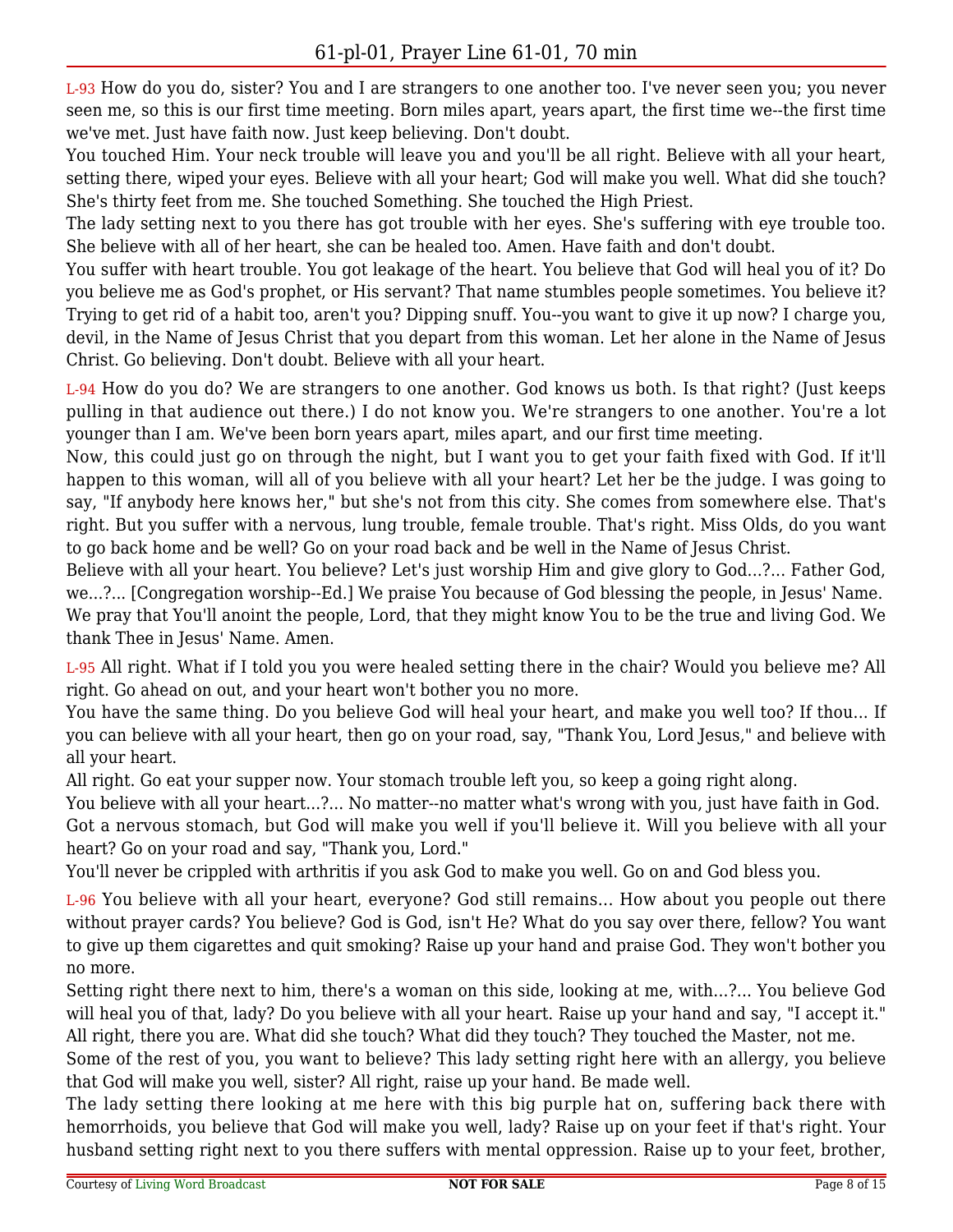and accept your healing. God will make you well. Do you believe, every one of you?

L-97 "Sirs, we would see Jesus." Do you see what I mean? Those were people without prayer cards. He's here to heal, isn't He? Now, if you believe God's Word to be true, Mark 16 said this... How many of you is believers, raise up your hands now. Jesus said, "These signs shall follow them that believe." Is that right? Did He say it? Well, if you're believers, lay your hands on one another. Put your hands on one another.

This is the time for the devil to be defeated right here. Every person can be healed. Lay your hands on one another. Pray for the fellow you got your hands on. You here in the prayer line lay your hands over on one another. Believe with all your heart. Now, every one, every one, right while the Holy Spirit's moving in the building now, listen to me. If I've told you the truth here, and God's confirmed I'm telling you the truth, you're every one healed. You've been healed since Jesus died for your healing.

Now, lay your hands on one another. Don't you pray for yourself, but pray for the one you've got your hands on. Put your hands on one another now. Now, you say this prayer after me. "Lord, I believe. I believe this person I lay my hands on shall be healed. O Lord God, Creator of heavens and earth, Author of Everlasting Life, Giver of every good gift...

Satan, I rebuke you. Come out of them in the Name of Jesus Christ....?... Hallelujah. *[\[John 12:21\]](https://lwbcast.net/LWBKJVBible/?scripture=John12:21)*, *[\[Mark](https://lwbcast.net/LWBKJVBible/?scripture=Mark16:17) [16:17\]](https://lwbcast.net/LWBKJVBible/?scripture=Mark16:17)*

## **61-0119E - American Legion Hall, Beaumont, TX (Paragraphs: 79 - 99)**

L-80 As I said this morning, if the first branch of the vine brought forth a Pentecostal church, every real branch out of that vine will bring forth another Pentecostal church. But we got a lot of grafted branches, and they bring forth after their kind. We got Methodist branch grafted into it, Baptist branch, Pentecostal branch, every other kind of branch. It bears its own fruit.

You can take a orange tree and put a grapefruit in it. It'll live off the life of that tree, but it'll bear grapefruit. Put a lemon in there, it'll bear lemon, not an orange, yet it's living off of orange life. See, any citrus fruit...

Any church professing to be Christian thrives off of the glory and praises of Christ. But it can't bear the fruit. It won't bear the Life of Christ until Christ puts forth that branch Himself. Then it'll--it'll write another Book of Acts behind it (that's right), because it is the acts of the Holy Spirit in the church. See? That's the way it is tonight, Jesus Christ the same yesterday, today, and forever.

Let us pray now, and everybody get real quiet. Don't move. Set still in your chairs, or your seats, pew. Wherever it is, just sit real still for a while. Be reverent. *[\[Hebrews 13:8\]](https://lwbcast.net/LWBKJVBible/?scripture=Hebrews13:8)*

L-81 Father, this is a great statement, but here tonight over just a hundred, a few people here setting here; I've asked You to come forward, whether there be tens of thousands, yes, hundreds of thousands. You've never failed us yet.

My days are growing dim now, Lord. I'm... Someday I'm going to have to close this Bible for Its last time. If I should go tonight, You've proved the testimony to be true. Since a little lad I've told them that I saw a Light. It was amber, like a Pillar. You've let science all around the world take that picture and examine it. Many times have You come, and now it's in Kodachrome color. You let it be taken a few weeks ago in Germany, Switzerland, around the world, cameras of the nation. If I die, the mechanical camera speaks that I've told them the truth. Your very Presence shows that it was the truth. Your Bible claims that it's the truth. Father, may people believe it as truth, and receive Thee tonight as their Healer, as their Saviour, as their King, as their Lord: Lordship to govern, to rule in their lives. Grant it, Lord.

L-82 Now, with myself, and this church, I commit all into Your hands, that You might do something tonight to show these people that You're still the God-prophet. You're still God. You just... They... You died to take away sin, but You rose up the third day. You said, "I have power to lay My life down, and I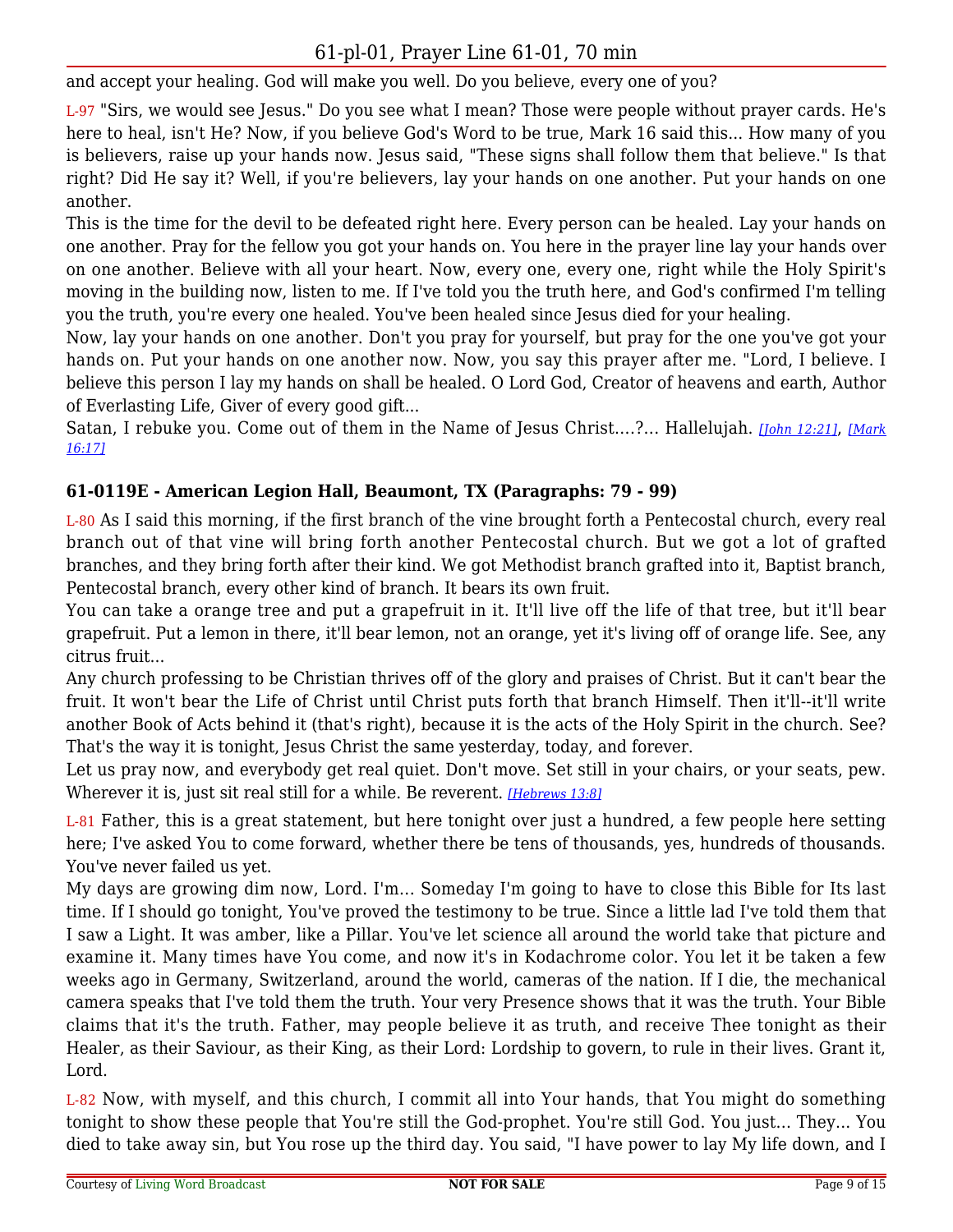have power to take it up. No one took it from You, and no one raised it up." You laid Your Ownself down, raised Your Ownself up.

The Bible said God raised Him up, and it's true. Father, You're alive forevermore, living in the hearts of Your people, with the promise, "The works that I do shall they do also." I'm quoting this, Lord, because You're true to Your Word. And You said as it was in the days of Sodom, it'll be that way just at the coming of the Son of man.

And we remember, when those signs were performed in Sodom, it was just a short time until the fire fell and burned Sodom. We are looking for it any time, Lord. We see the sign appearing. We see the world in the Sodom condition, the promises of God made manifest. Will You do it once more tonight, Lord, for the honor and glory of Him Who taught the Word? I ask in Jesus Christ's Name, for God's glory. Amen. *[\[Revelation 1:18\]](https://lwbcast.net/LWBKJVBible/?scripture=Revelation1:18)*, *[\[John 14:12\]](https://lwbcast.net/LWBKJVBible/?scripture=John14:12)*, *[\[Luke 17:26\]](https://lwbcast.net/LWBKJVBible/?scripture=Luke17:26)*

L-83 Now, no matter what goes on, be reverent. I don't mean that you can't praise God, but you approach God quietly, sanely, wonderfully. And then, when you see God do something, sure, He wants you to worship Him. But come reverently.

Now, when you people come in the line, coming here, or out there, be on the alert. I'm watching. I have no control of It. I do not control It; It controls me. I can only speak what It tells me. I can only speak in where It's at. I watch It. Wherever It is, there I watch It, and see what It does.

L-84 Now, last night the first person we had on the platform, I believe was a woman. Is that right? Is this the man? All right. The first one tonight's a man. Now, we found last night, when a woman came to the Lord Jesus, she went to the well to get some water. Jesus talked to her a little while, and--and directly He found her trouble. And He said, "Go, get your husband."

She said, "I don't have no husband."

Said, "That's right. You've had five. And the one you're living with now is not yours."

She said, "Sir, I perceive You're a prophet." *[\[John 4:7, 16-19\]](https://lwbcast.net/LWBKJVBible/?scripture=John4:7)*

L-85 Now, the great rabbis and teachers and church men said, "He's a devil." Did you know the devil was the one that confessed Him to be the Son of God, and the preachers confessed that He was a devil? That was one time that the devils was right.

Look at Paul and Silas coming down, that little fortuneteller setting up there. And that little fortuneteller said, "These are men of God that tell us the way of Life."

The preachers said, "They're roustabouts. They turn the world upside down. They're impostors." See? See, that devil knowed more about God than they did. That's right. Now, but it's not so with my brethren in these days. These are men... I was thinking about preachers here. They wouldn't be setting here if they believed that. They'd be gone. They're setting here because they believe It; they've preached of It. They believed It. They've stood on the street corners. They cried; they begged. Thank God we're living to see the days that He's fulfilling His promise. Your pastors, you ought to be proud of them. I am, and I know He is too--men of God. *[\[Matthew 12:24\]](https://lwbcast.net/LWBKJVBible/?scripture=Matthew12:24)*

L-86 Now, this man standing before me, I do not know the man. He's a lot younger than I. I've never seen him in my life, as I know of. But he's standing here for some purpose. Now, it might be that he may be a married man, having domestic troubles in his home. He may be sick. He may be standing for someone else, may be financial need. I don't know what he's here for. I have no idea. I've never seen him in my life, but he's standing there.

Now, what if he is sick? Well, if he's sick, I couldn't heal him. But the only... If Jesus was standing here, He couldn't heal him. How many knows that? He's already done it. See? But the only thing Jesus could do would be to let him know that He was still Jesus that made the promise (Is that right?), that done the work.

So then, if the man believed it, he'd be healed. If it was finance trouble, he'd know that God was interested in his case because it appeared before Him, not a man, but God. Now, if the Holy Spirit...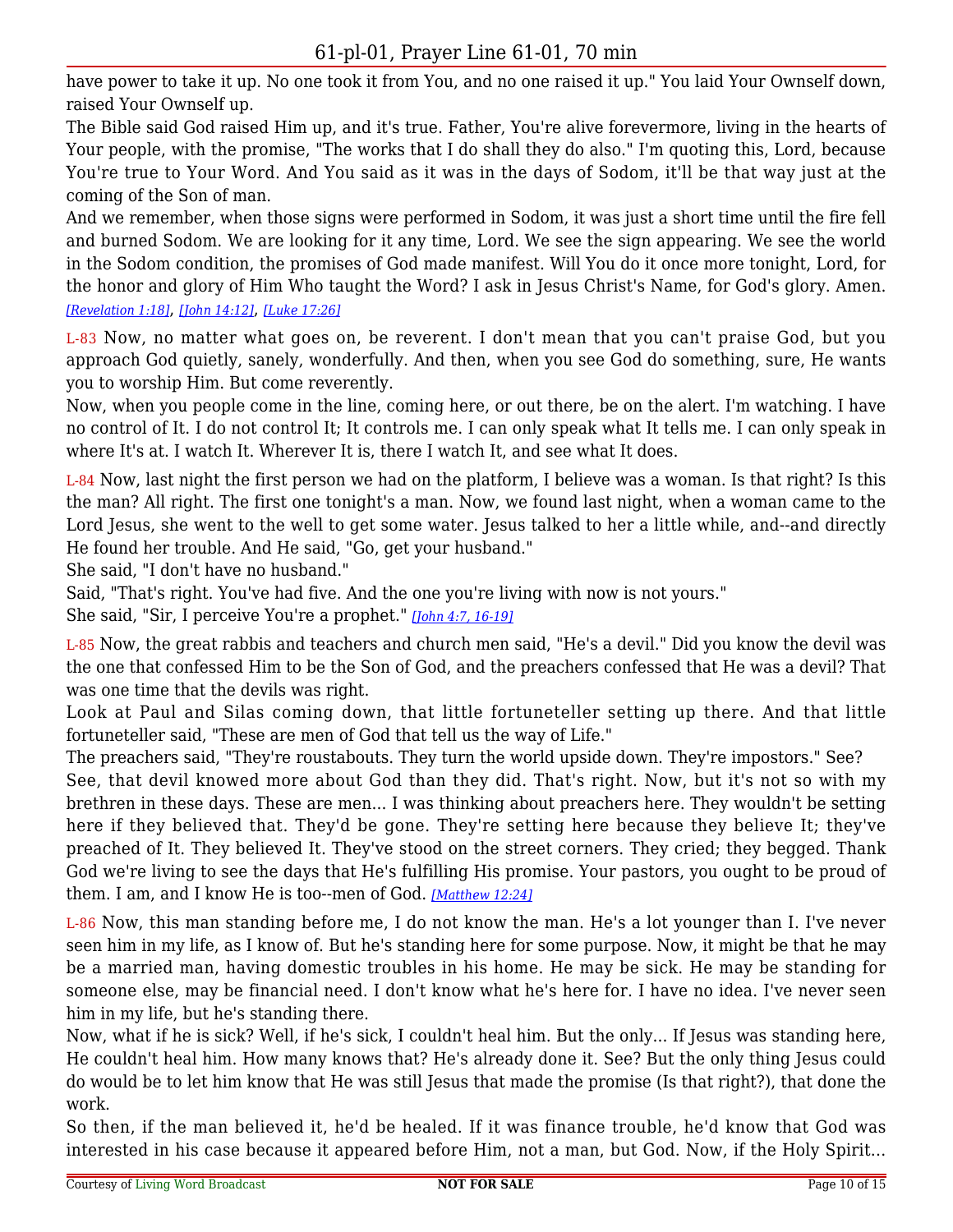This man raised his hand that I didn't know him. And he... I don't know him, and he don't know me. If the Holy Spirit will do something for him now...

Now, if I walked over and say, "Mister, are you sick?" he'd say, "Yes, sir, I am."

"God sent me with a gift of healing. You believe that?"

"Yes, sir, I do."

Put my hands on him, "Go, get well in Jesus' Name." I believe he'd get well. Sure. I believe God has gifts all working all over the church everywhere. I do that.

I believe that the gifts of healing's in the church. Don't have to be a preacher even. Just be a lay member, anybody, feels led to go pray for somebody, go do it. That's a gift of healing working in you.

L-87 But now, he'd--he'd have somewhat to doubt that. But what if the Holy Spirit comes and tells him something that he has been, something that he ought not have done, or something that he did do, or something that he ought to have done, and did not? Tell him something that's wrong with him, or tell him what has been. If He knows what has been, He surely know what will be then. Isn't that right?

Now, if He will do such a thing, everyone here will have to know it comes from a power. Would you believe it to be the promise that I've read you tonight and preached to you out of the Bible, that It is Jesus Christ, the Son of God?

All right. Now, just as reverent as you can be, 'cause, you see... Everyone be just as reverent. Don't move, 'cause I catch your spirit. You see? And I--I want to know... Just be in sincere prayer.

L-88 Now, this infallible, as God is infallible... I have no way of knowing this man. He come down here, and they give out prayer cards. They come here and mixed up a big bunch of prayer cards, and begin to give them out. That shows the boy giving them out couldn't say, "If you'll give me five dollars I'll put you in the line." They don't know, because they mix up the cards right before your face. Just give you whatever you want.

One might get number 1, the other one get number 15, the other get 95. And then, then when they come, nobody knows where we're even going to call from, till I get here. Then everywhere the Lord leads me, I just call from there. Sometimes call a few from here, and some from back here, some from over here. How many's seen that done--around, and around, around, everywhere. So here we're standing here, and you out there without your card...

L-89 Now, sir, I just want to speak to you a moment. 'Course standing there, heart crying out, "Jesus," raise up your hand, 'course would give me to know that you are a Christian. Or you could just be impersonating that (You see?), just acting like you was. If it--if he is, watch what happens. Now, they've slipped in the line lot of times. They've packed them out and everything else.

So if the Lord God will tell me something about you (this waiting audience), something that you're here for, what's your reason standing here on the platform, you could be the judge whether it was right or not. Would you? You'd know whether it was right. And if it is right, you'll be willing to say it's right. If it's wrong, say it's wrong. That's all.

You come for me to pray for you for a condition of your body, and that condition is a growth. It's on your side. Do you believe it? Now, he seems to have a good contact of God just now, that lets a critic or something that might perhaps be standing by, might know that they just didn't guess it.

Now, right now, I do not know what I told him. The only way I know is this recorder setting here. Then the tape comes back. Next day they'll play it to me. It's like a dream. Now, that wasn't me. I don't know nothing about the man (See?), no more than this microphone knows how to speak. Has to be something alive speaking in it. I don't know the man, so it has to be God speaking in.

L-90 Now, just take my time... If I just keep one here awhile, just so that you'll know (See?), that ought to be sufficient for all. Now, just a moment, sir. I just want to get in contact with your spirit. That's the same thing our Lord did when He talked to the woman at the well, said, "Bring Me a drink," see. He was only trying to con... The Father sent Him up there.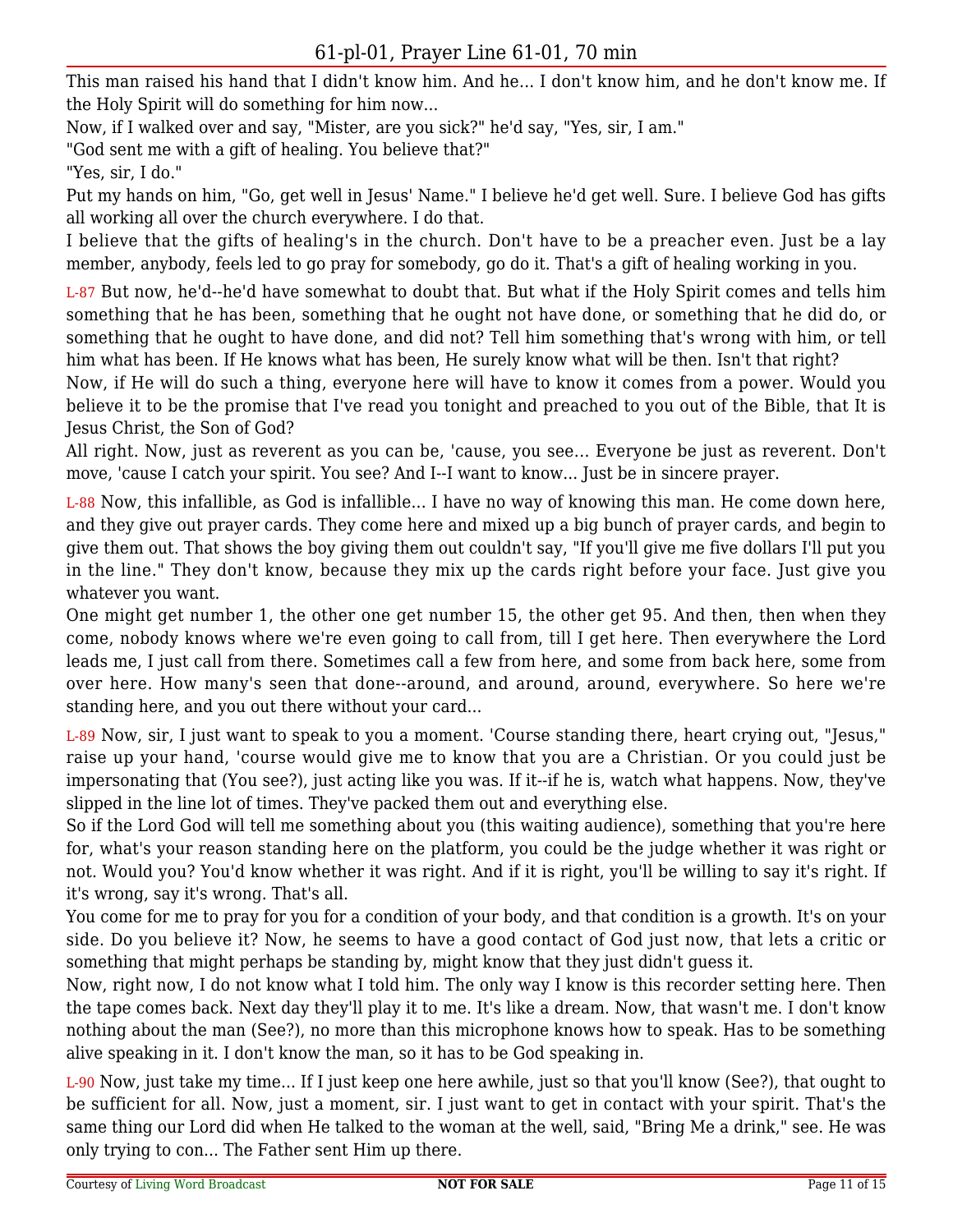He had need go by Samaria, but when He got there, the woman come out. So He had to talk to her, to contact her spirit. That's the same thing I'm doing right now. Yes, I see it. It's a growth in your right side. You got one on your arm too. That's right. Only three people in the world knew about it, that was him and his sister. But there's One above knowed about it.

Now, let's talk to Him a minute. You've been praying for someone else too: a child, tonsil trouble, setting right out there. It's going to be well...?... You believe? Do you believe God knows who you are? Mr. Morrison, Jack, go home and be well.

"If thou canst believe, all things are possible to them that believe." *[\[John 4:4, 7\]](https://lwbcast.net/LWBKJVBible/?scripture=John4:4)*, *[\[Mark 9:23\]](https://lwbcast.net/LWBKJVBible/?scripture=Mark9:23)*

L-91 Now, if I didn't say one word to you and just prayed for you, you believe there's anointing here at the platform? Would you believe that? What if I told you you were healed 'fore you come up there, would you believe it? Well, what do you think about your grandson? You think he'd get well too? All right. Go ahead and believe it. Put that handkerchief on him. You believe? Have faith.

You're just a child to me, young woman. I don't know you, but here's the same picture like in Saint John the 4th chapter: a woman and a man. Lovely young woman stands here, looks as healthy as she can be. I don't know nothing about her, never seen her in my life. We're strangers to one another, aren't we, lady? Certainly are.

If God is the Word of God, which is Christ made flesh, and if He can be made real in our flesh, which He sanctified with His own Blood, sending in His Holy Spirit to tabernacle... God was in Christ. God come down and built His--made a tent like man. He--He changed His cast and become man, God did, that He might sanctify a church that He could live in; and for two thousand years worked His miracles, and proved that He was the same God living in His people: God tabernacling in man.

If God will reveal to me by His Spirit what's your trouble, will you believe me to be His prophet, or His servant? You believe that? Would you accept it to be from God? Then you'll embrace that baby that you want, that you're praying for. Go, believe it. I give you that child in the Name of Jesus Christ. Go home, receive it. Don't doubt. You've wanted that for some time. All right. Go, believing.

If thou canst believe. You believe? *[\[Acts 19:12\]](https://lwbcast.net/LWBKJVBible/?scripture=Acts19:12)*

L-92 All right, lady. I do not know you. Just a moment. You're... It's starting in the building now. There It moved out, and left the platform, went into the building. Somebody touched Him, as certain as I'm standing here.

There's a younger woman standing here. I can't locate her. I see her: got neck trouble, arthritis of the spine. Do you believe with all your heart? Jesus Christ will make you well. Accept it; believe it, the little lady setting here with glasses on, dark hair. Stand up. I give you your healing in the Name of Jesus Christ.

What did she touch? Ask the lady. I don't know you, do I, lady? I do not know you, do I? No. If I don't know you, raise up your hand, shake your hand. If that was your trouble, what He told you, shake your hand. Now, you're healed.

What did she touch? She's thirty feet from me. She touched the High Priest, and He acted just like He did at the beginning. Now, that's the same Jesus, the same yesterday, today, and forever. Have faith. Don't doubt. *[\[Hebrews 13:8\]](https://lwbcast.net/LWBKJVBible/?scripture=Hebrews13:8)*

L-93 Some of the rest of you, I challenge your faith to believe, not me; believe the Word of God. Believe I've told you the truth. I challenge your faith to--to believe that. Right behind her, you did, didn't you, lady? Setting right behind her there, setting there with high blood pressure, stand up on your feet. If that's true, raise up your hand. If I don't know you, raise up your other hand. I give you your healing in the Name of Jesus Christ. You touched Him. He sure knows about you. Go home and be well. Have faith in God. Don't doubt. You believe with all your heart?

Something strange about her... I don't know you; God does know you. You believe God will heal you and make you well? You're not from here. You're from a place called Huntington. Your name's Mrs. Day.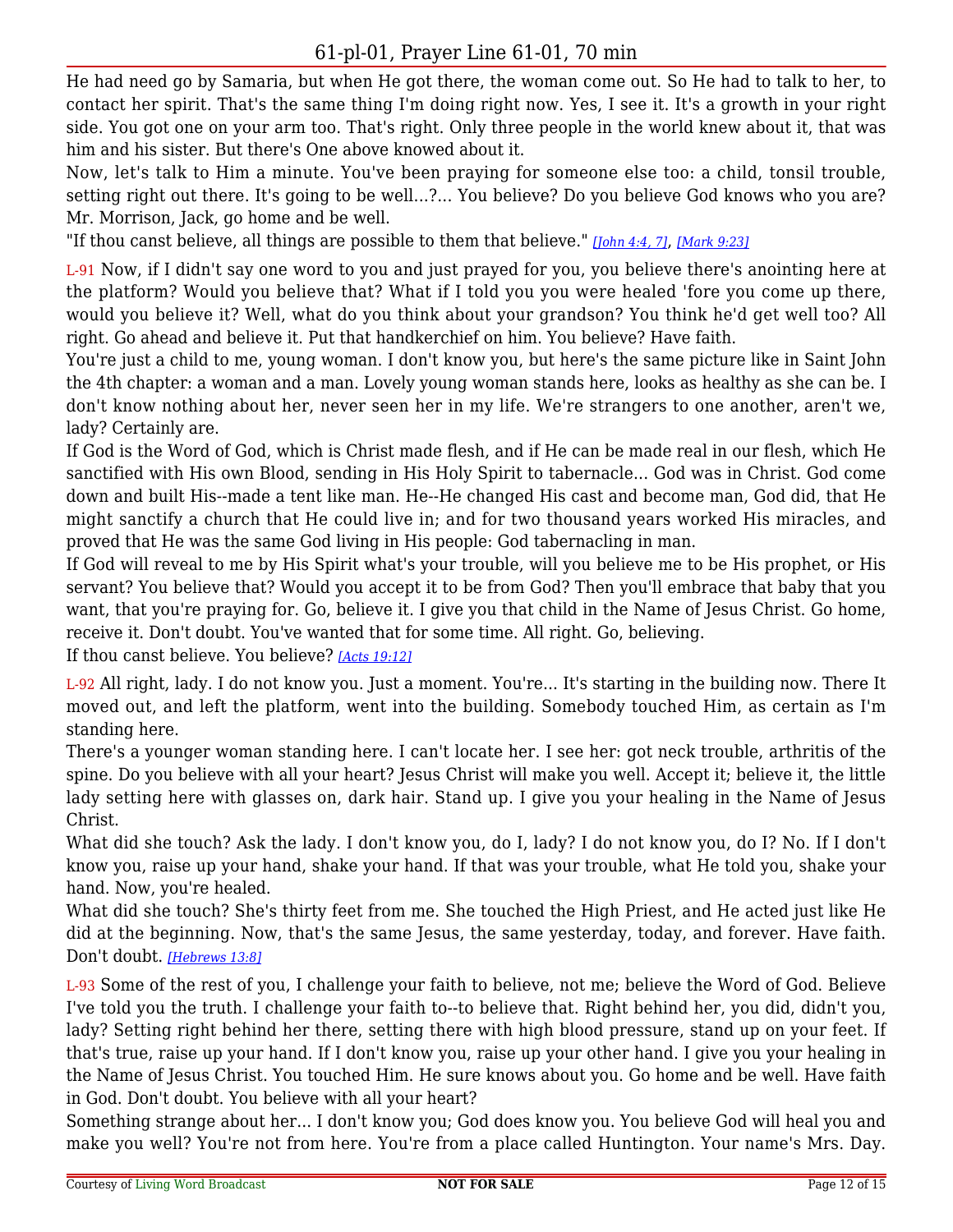You're praying for a brother, a brother's in Galveston in a hospital, and he's a addict. Go, believe. Don't doubt. Jesus Christ makes you free. In the Name of Jesus Christ. Have faith in God. You believe?

L-94 What if I didn't say nothing to you, just laid hands on you, would you believe, lady? Come here. Receive your healing in the Name of Jesus Christ. Go, believing.

What if I told you that diabetes would be gone, would you believe it? Go, believe. Don't doubt.

When you were setting right down here awhile ago (See?), I seen you suffering with heart trouble. You also have something wrong with your back. Now, go believing, and you'll get well. If you believe with all your heart.

Come, young lady. You believe me to be His prophet? You're a young lady, but you have a female trouble, a dripping. It's a abscessed ovary. Don't doubt, believe. Go, and it'll never happen no more. You can be made well. Believe with all your heart.

You believe with all your heart? See, if you just believe now, it's just perfectly the Holy Spirit working.

What if I just laid hands on you, would you think you'd get well? Come. In the Name of Jesus Christ may she be healed. Amen.

Come, believing. If I didn't say one word to you, would you believe if I laid hands on you, you'd get well? Well, come. And that diabe... Well, go ahead. Diabetes will be all right. You'll get well. Go, believe with all your heart.

L-95 You believe with all your heart everybody? Believe now. Now, just look. Now, what did He say? You know there's some sort of anointing here somewhere that knows you. You believe that?

A little lady setting up praying, shaking her head with heart trouble. Quit, stop--stop fearing. Believe with all your heart, going to get well anyhow. God's going to make you well.

That lady setting out there praying for her unsaved son. Believe with all your heart. God will take care of it for you. I don't know you, do I, lady? Don't know you at all, but that's what you was praying about. How did I know what you was praying about? The God that hears prayer can answer prayer. Amen.

You believe with all your heart? Have faith. Now, be reverent.

Come, let's lay hands on you now, while the anointing of the Holy Spirit's here. In the Name of the Lord Jesus, may she be healed. Amen. Go, believing.

You know, really it's your nervousness that did it, made your stomach like that. Now, you just raise tonight and say, "I'm finished with it. I believe God," and then go eat your supper. You'll be all right. Go believe. In the Name of the Lord Jesus.

L-96 Someone might say, "You're... if you're old, your heart's weak anyhow." But it isn't. You've got a nervous heart. You've had it a long time. Go, believe with all your heart, and it'll get well, and you'll go home, be well...?... with all your heart.

You love the Lord? Something's happened, but I can't find it. It's just... Everything's becoming a blur to me now. See? How many knows that visions do you that way? Daniel saw one, was troubled at his head for many days. How many knows that? See? Sure. One woman touched the hem of the garment of the Master, and He said, "Virtue's gone from me."

All right, sister, come believing now. You'll never be crippled with it. In the Name of Jesus Christ, may she be healed. Believe with all your heart.

Do you believe with all your heart, everybody? What could happen right now. Anything could take place. Surely you're aware that something's here. The God that you serve is right with you now.

I see a lady setting here with her head up. She's praying. That Light's hanging right over her. I'm just afraid she won't catch it. She's got bowel trouble and back trouble. O God, hope she, Mrs. Dickland, raise up and accept your healing. All right. God bless you, lady with the red sweater on is the one.

Right over here on the end of the row, there's a man and woman setting there. Woman's had a lot of trouble. She's had about a dozen operations, got a liver trouble. Her husband has artery trouble. Mr. and Mrs. Mane, believe with all your heart and go home and be healed. Jesus Christ make you well.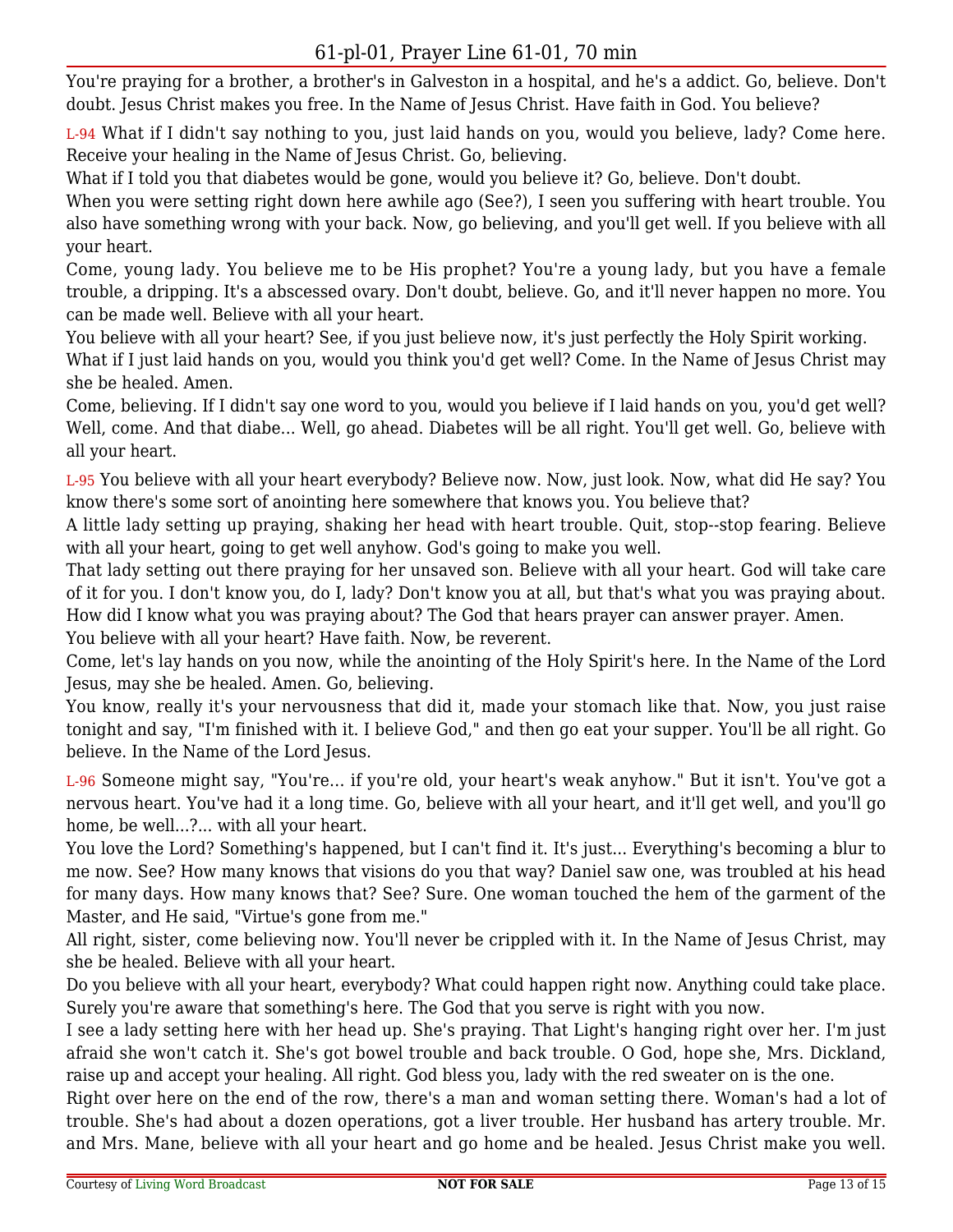#### *[\[Matthew 9:20\]](https://lwbcast.net/LWBKJVBible/?scripture=Matthew9:20)*, *[\[Mark 4:30\]](https://lwbcast.net/LWBKJVBible/?scripture=Mark4:30)*

L-97 I challenge you to look this way and believe it. I ask you to believe it. Hallelujah. How many believes with all your heart? Oh, sinner friend, would you like to receive this Jesus? You that raised your hands you were sinners, come here just a minute. Let me lay hands on you, will you? Come right down here now, sinner friend. Come here. I invite you to Christ. Come. Let's lay hands on you. If God knows your heart, He wants you to be forgiven of your sins.

Come right now around the altar here, will you? Every sinner in the building that wants to receive Jesus as their Saviour, come right down now, every one, right while the Holy Spirit is anointing. Move right down. That's right.

Come every soul of sin oppressed, there's mercy with the Lord. Won't you come? Come right around. That's just fine. Come on, every sinner that doesn't know God. You want to be remembered now in prayer and want God to save your soul.

While He's here present... The Holy Spirit stopped me just then, said, "Call. I've got children waiting out there." The same God that can be infallibly talking, can't He say the same thing? Now is the hour. Now is the time. Move out, every one that wants to find Christ as Saviour, come around the altar here just a moment. Will you do it?

*Come every soul by sin oppressed, There's mercy with the Lord, And He will surely give you rest, By trusting in His Word. Only trust Him...*

L-98 He knows you. Come now, will you? Come trust Him. You want to be like that mother deer? You want a real experience with God? Come to One. Come to the Lord Jesus, Who can give you that experience.

Church member, have you been flusterated? Come now. Come, church member.

*... He will save you now.*

Methodist, Baptist, Presbyterian, Lutheran, Catholic, Pentecostal, that's not sure of your experience, will you come?

We're not asking you to join any church. We're just asking you to come here and stand for a word of prayer. You wanted to see something real. What's any more real than Jesus Christ raised from the dead in a wicked and adulterous generation, showing Himself that He's raised from the dead; like Jonah, come out of the belly of the whale. He's alive forevermore. Won't you come now, while we sing it again? *[\[Revelation 1:18\]](https://lwbcast.net/LWBKJVBible/?scripture=Revelation1:18)*

*Only trust Him, only trust him,*

*Only trust Him now;* (Go back...?...)

*He will save you, He will save you,*

*He will save you now.* (A Presbyterian brother...)

*Only trust Him...*

L-99 Every man or woman that hasn't got the Holy Ghost, let them stand to their feet now, those that want the Holy Ghost.

Oh, He will save you, He will save you,

He will save you now.

I want to ask the minister brothers here on the platform if they can, and can get down around these penitent sinners here, I want you to go down. We want to lay hands on them, pray with them, take them out, invite them to your churches wherever they are, may they be members. Look, friends, you that's standing here, there's only one thing... Let me show you what's happened.

Jesus said, "No man can come to Me except My Father draws him." Then God brought you here. He